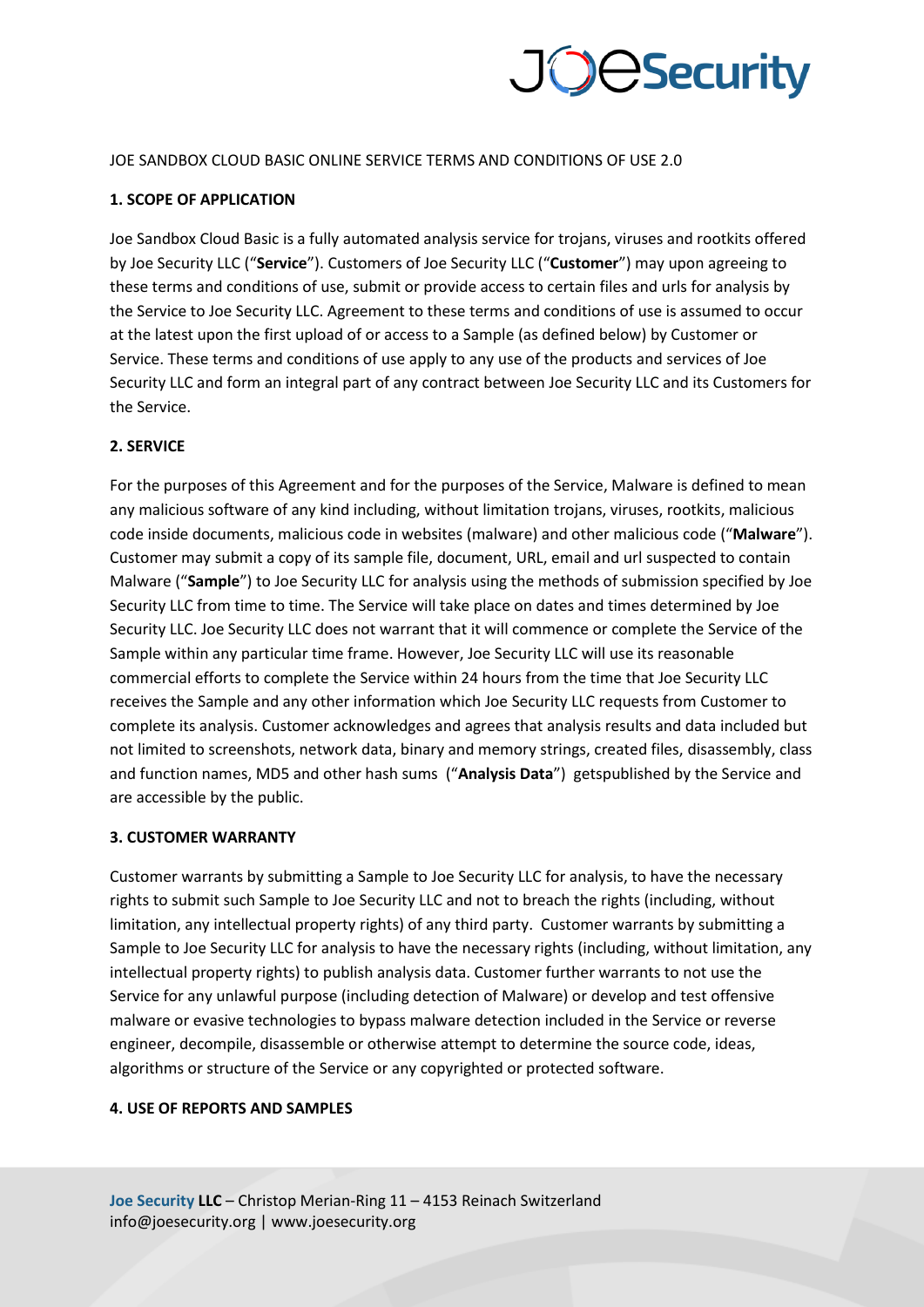# **JeSecurity**

Upon analyzing the Sample, a report and additional analysis data will be generated and provided to Customer in the manner determined by Joe Security LLC from time to time ("**Report**"). All content contained in the Report is the copyrighted work of Joe Security LLC.

Customer is permitted to reprint the whole or part of the Report, provided that the reprint:

- (a) clearly and prominently states that the content was created by Joe Security LLC;
- (b) contains a link to http://www.joesecurity.org

Joe Security LLC may use and commercially exploit the Samples and the information contained in the Report including but not limited to: share, trade, sell, license, create derivative works, provide access for other organisations.

## **6. CUSTOMER INDEMNITY**

Customer agrees to indemnify Joe Security LLC and keep Joe Security LLC and its third party licensor's harmless of any loss, cost, expense or damage (including full legal costs) which Joe Security LLC and its third party licensor's suffers or incurs as a direct or indirect result of:

(a) any breach of this Agreement by Customer; or

(b) any action, claim, proceeding or demand instituted or made against Joe Security LLC by a third party claiming that Joe Security LLC's analysis and/or use of the Sample infringes any rights of any third party.

## **7. CONFIDENTIALITY AND PUBLICITY**

Joe Security LLC will keep in confidence and not disclose to any third party the identity of its Customers, subject to any statutory disclosure requirements.

## **8. PRIVACY POLICY**

In providing the Services Joe Security LLC complies with the legislation in force concerning the treatment of personal data, in particular the Swiss Telecommunications and Data Protection Act. Joe Security LLC shall only collect, store and edit personal data in order to meet its contractual obligations, maintain Customer relations (including promotional activities), safeguard a high quality level of its Service and for invoicing purposes.

Customer also agrees that Joe Security LLC may pass on personal data about Customer to third parties insofar as this is necessary for the provision of the Services or for payment or collection purposes.

Joe Security LLC shall take adequate measures to protect its infrastructure from intrusion by third parties. However, it is not possible to guarantee total protection from unauthorized access or eavesdropping. Joe Security LLC cannot be held liable for such intrusions.

## **9. INTELLECTUAL PROPERTY RIGHTS**

**Joe Security LLC** – Christop Merian-Ring 11 – 4153 Reinach Switzerland info@joesecurity.org | www.joesecurity.org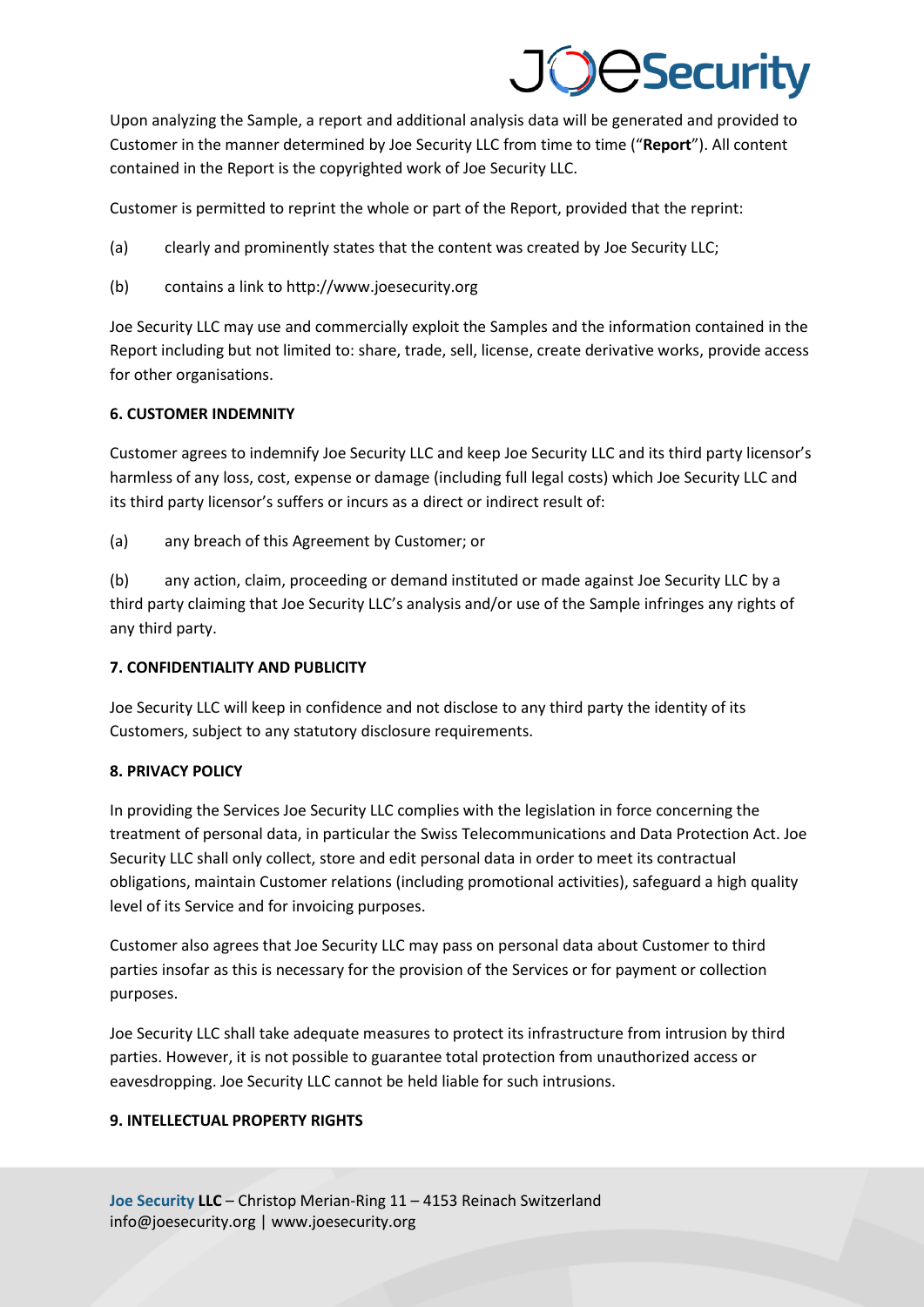# **OeSecurity**

For the purposes of this Agreement, the term "intellectual property rights" will mean all intellectual property rights of any kind whatsoever throughout the world, whether existing now or in the future, including, without limitation, all rights in copyright, trademarks, patents and designs (whether or not such rights are registered or not).

Customer acknowledges and agrees that the intellectual property rights and all rights in any test results, Reports or other materials generated by Joe Security LLC under this Agreement or in relation to this Agreement will be owned by Joe Security LLC and/or its third party licensor's. Customer agrees not to have any claim or ownership over such intellectual property rights.

## **10. REPRODUCTION, MODIFICATION AND ABUSE OF SERVICE**

Except as expressly set forth in this Agreement, Customer may not do any of the following:

(a) Use, reproduce, modify or prepare derivative works of any portion of the Service; or

(b) Transfer, encumber, sublicense, disclose, rent, lease, offer for timesharing or distribute any portion of the Service; or

(c) Generate testing or evaluation results of the Service to be included or used in academic, conferences or media papers, thesis or other research work; or

(d) Analyze samples which are related to pornographic, obscene, nude, graphically violent, and other inappropriate content; or

In addition, Customer will not do any of the following, to any portion of the Service reverse engineer, decompile, disassemble or otherwise attempt to determine the source code, ideas, algorithms or structure underlying any of the Service, except to the extent that Customer is permitted by applicable law to reverse engineer the Service despite the foregoing restriction. Also Customer will not develop and test offensive malware or evasive technologies to bypass malware detection included in the Service or reverse engineer, decompile, disassemble or otherwise attempt to determine the source code, ideas, algorithms or structure of copyrighted or protected software.

## **11. LIMITATION OF LIABILITY**

Customer hereby acknowledges that the analysis and report generated by Service cannot be guaranteed to be error free or free of any defects. In particular, Joe Security LLC does not guarantee that Service will detect and/or report all Malware or correctly detect or report any threat contained in any Sample submitted by Customer. Customer agrees that Customer will use its independent judgment in its analysis of the contents of any Report and will not rely on the results of any Report for any purpose. Customer makes use of the contents of any Report at its own risk.

In the event any terms, conditions, representations or warranties are included by law into the terms and conditions of this Agreement ("**Mandatory Terms**"), which cannot be lawfully excluded, such Mandatory Terms will apply, save that Joe Security LLC's liability for breach of any such Mandatory Terms will be limited, to the extent permitted by law, at Joe Security LLC's option, to any one or more of the following:

**Joe Security LLC** – Christop Merian-Ring 11 – 4153 Reinach Switzerland info@joesecurity.org | www.joesecurity.org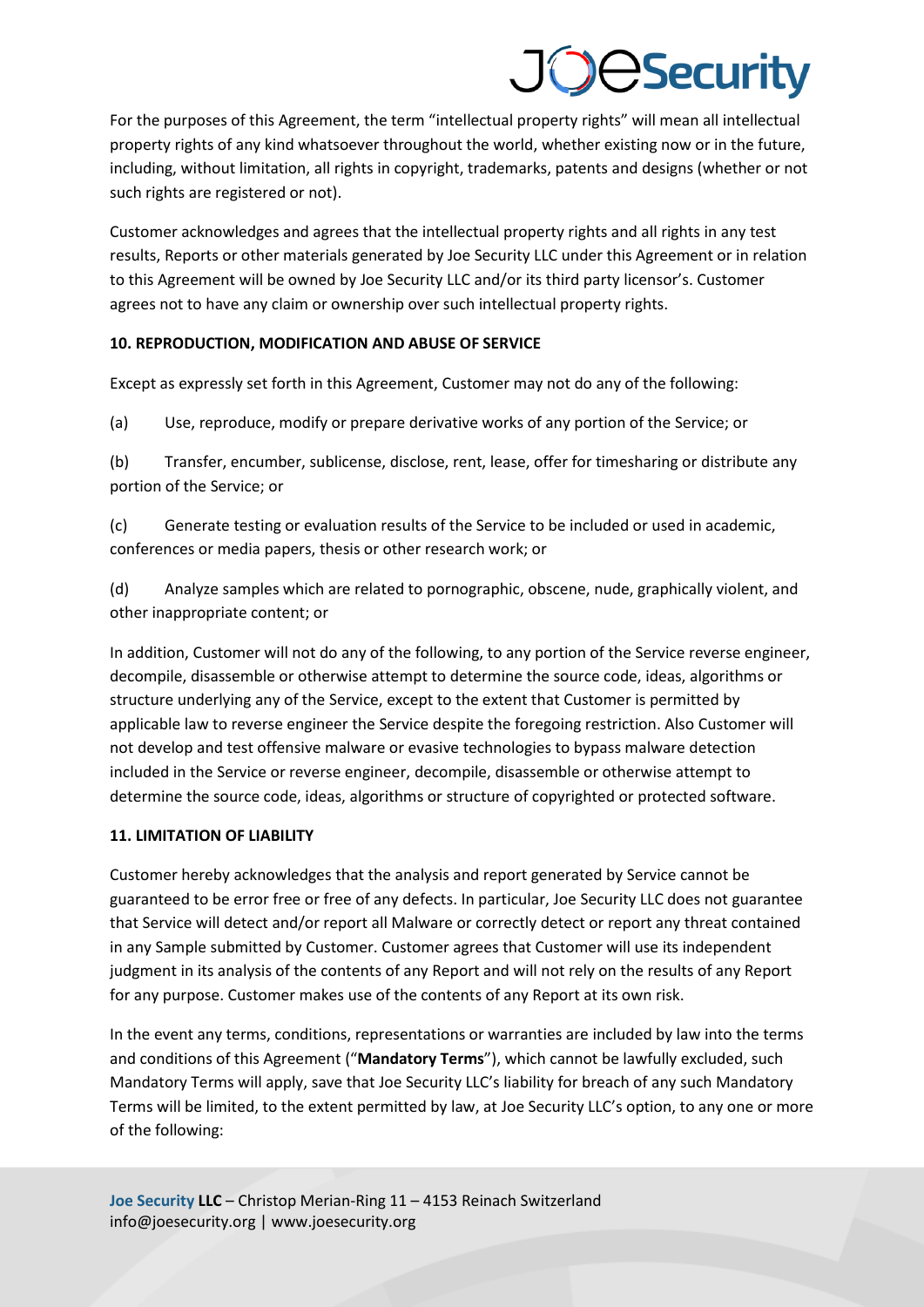## **JOBSecurity**

- (i) supplying of the Services again; or
- (ii) the payment of the cost of having the Services supplied again.

If Joe Security LLC's liability for breach of any Mandatory Terms are capable of exclusion, they are hereby excluded to the fullest extent permitted by law.

Except as provided by the Mandatory Terms (if any), which are not capable of exclusion or limitation, or as expressly set out in these terms and conditions:

(a) Joe Security LLC makes no warranties in relation to the Service or the content of any Reports, including warranties as to the performance or fitness for purpose of the Service or the Reports (other than Joe Security LLC is entitled to grant to Customer the right to use Service as set out in these terms and conditions); and

(b) CUSTOMER WILL NOT UNDER ANY CIRCUMSTANCES HAVE ANY CAUSE OF ACTION AGAINST, OR RIGHT TO CLAIM OR RECOVER FROM JOE SECURITY LLC OR ITS THIRD PARTY LICENSOR'S FOR OR IN RESPECT OF ANY LOSS, DAMAGE OR INJURY ARISING FROM THE USE OF SERVICE, ANY SERVICE, ANY REPORT, OR ANY BREACH OF THESE TERMS AND CONDITIONS.

JOE SECURITY LLC AND/OR ITS THIRD PARTY LICENSORS'S WILL NOT BE LIABLE FOR ANY INDIRECT OR CONSEQUENTIAL DAMAGES (INCLUDING LOSS OF PROFITS, LOSS OF DATA OR ECONOMIC LOSS) ARISING OUT OF A BREACH OF THESE TERMS AND CONDITIONS, ARISING FROM YOUR USE OF SERVICE OR ARISING OUT OF THE SUPPLY OF A DEFECTIVE REPORT. CUSTOMER AGREE THAT IF JOE SECURITY LLC IS IN BREACH OF THIS AGREEMENT, THE MAXIMUM AGGREGATE LIABILITY OF JOE SECURITY LLC OR ITS THIRD PARTY LICENSORS'S TO CUSTOMER FOR ANY AND ALL BREACHES OF THIS AGREEMENT WILL BE THE TOTAL AMOUNT OF THE FEES PAID BY CUSTOMER TO JOE SECURITY LLC UNDER THIS AGREEMENT.

IF NO AMOUNTS ARE PAID TO JOE SECURITY LLC BY CUSTOMER UNDER THIS AGREEMENT, THEN THE MAXIMUM AGGREGATE LIABILITY OF JOE SECURITY LLC TO CUSTOMER FOR ANY AND ALL BREACHES OF THIS AGREEMENT WILL BE CAPPED AT ONE SWISS FRANC.

Customer acknowledges to have exercised its independent judgment in using Service and any Report and have not relied upon any representations made by Joe Security LLC which have not been stated expressly in these terms and conditions or upon any descriptions or illustrations or specifications contained in any document, including catalogues or publicity material produced by Joe Security LLC.

## **12. MISCELLANEOUS**

No failure or omission to carry out or observe any term of this Agreement will give rise to a claim by Customer against Joe Security LLC or result in a breach of this Agreement by Joe Security LLC if such failure or omission arises by reason of delay or inability to perform caused by technology failure, communications failure, war, whether declared or not, civil rebellion, strike, fire, storm or other severe action of the elements, accident, government or statutory restriction or from other similar causes which are unavoidable or beyond the reasonable control of Joe Security LLC.